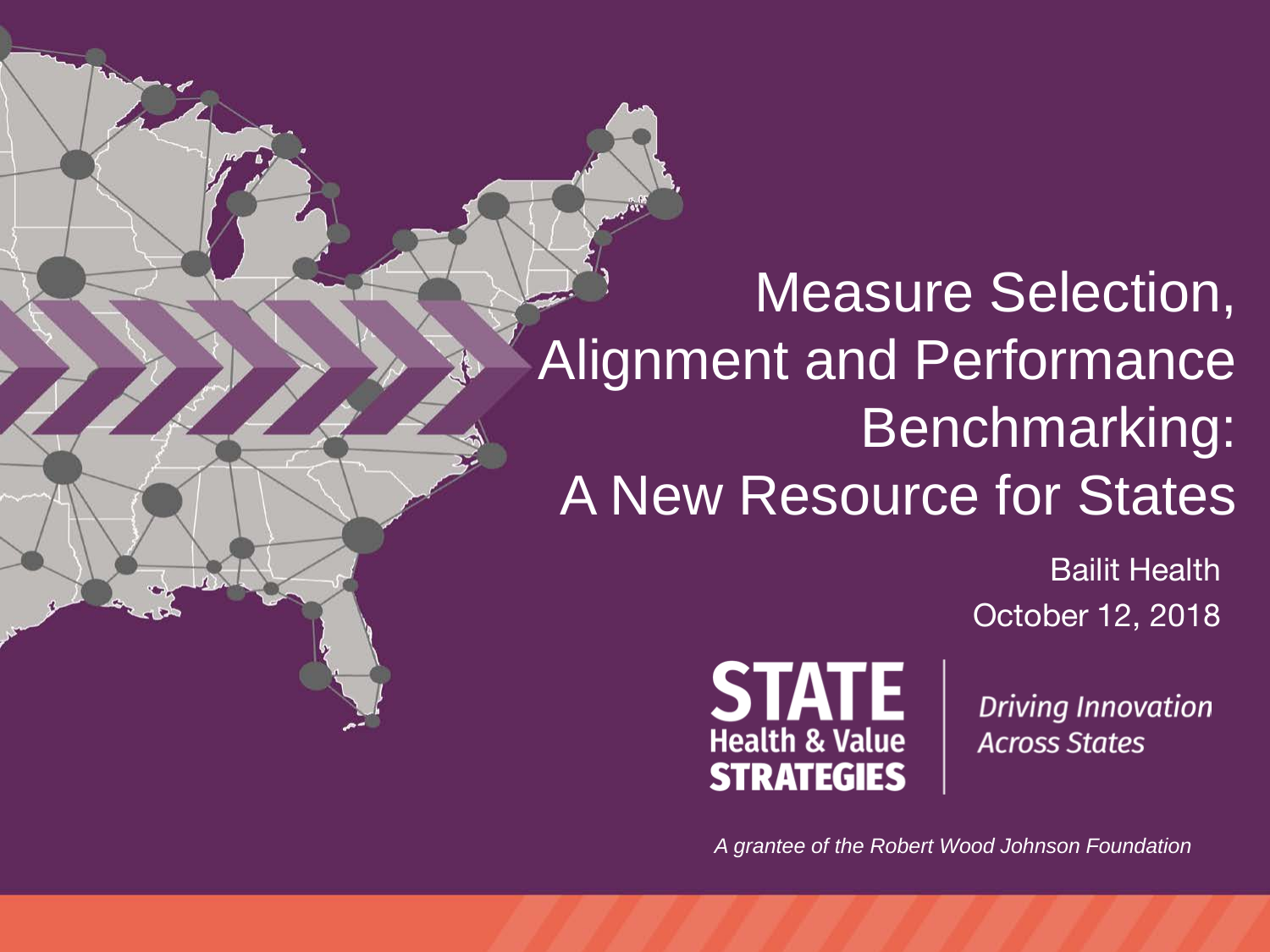#### Webinar Presenter: State Health and Value Strategies

**Dan Meuse Deputy Director** [dmeuse@princeton.edu](mailto:heatherh@princeton.edu)

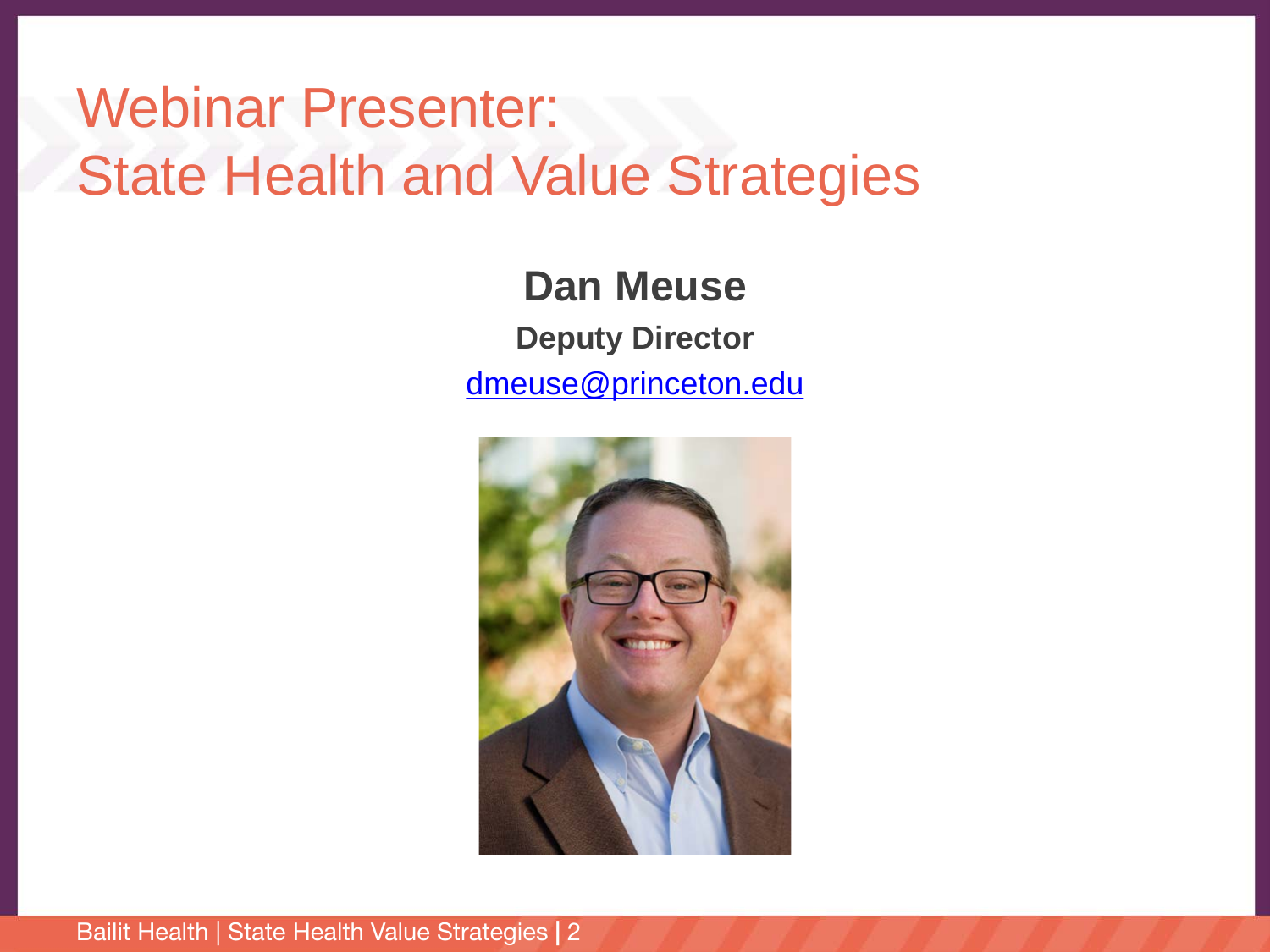# The Robert Wood Johnson Foundation's State Health and Value Strategies Program

- Supports state efforts to **enhance the quality and value** of health care by improving population health and reforming health care delivery
- **Works directly with states**—including Medicaid agencies, governors' offices, and more—to promote peer-to-peer learning
- **Connects states with technical assistance experts** to develop tools for new quality improvement and cost management initiatives
- **Collaborates with other funders and stakeholders** to produce issue briefs and host convenings, focusing on best practices for states

Robert Wood Johnson Foundation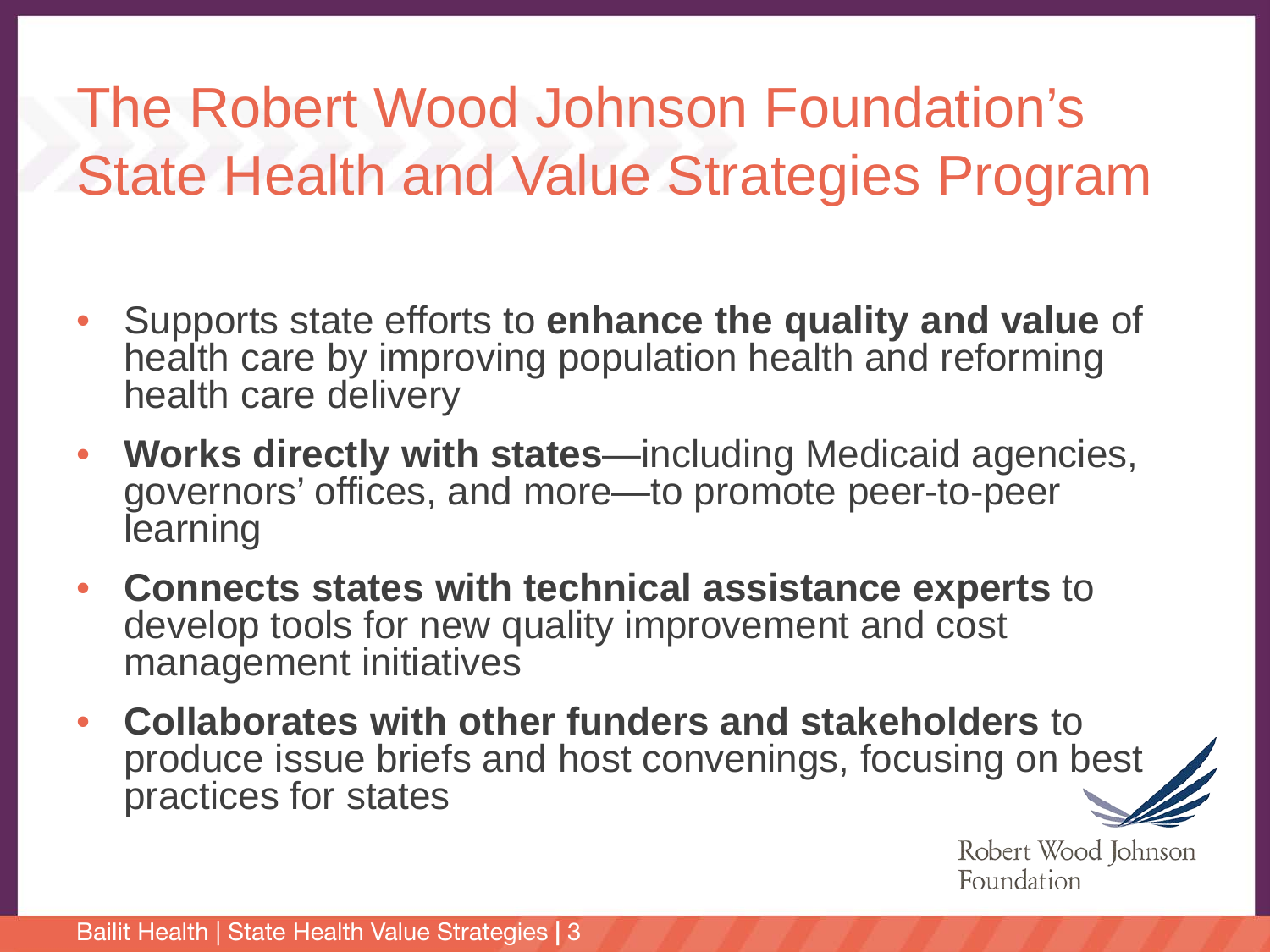#### Webinar Presenters: Bailit Health



#### **Michael Bailit Deepti Kanneganti**



[mbailit@bailit-health.com](mailto:mbailit@bailit-health.com) [dkanneganti@bailit-health.com](mailto:dkanneganti@bailit-health.com)

Dedicated to working to working with public agencies and private purchasers to improve health care system performance. <http://www.bailit-health.com/>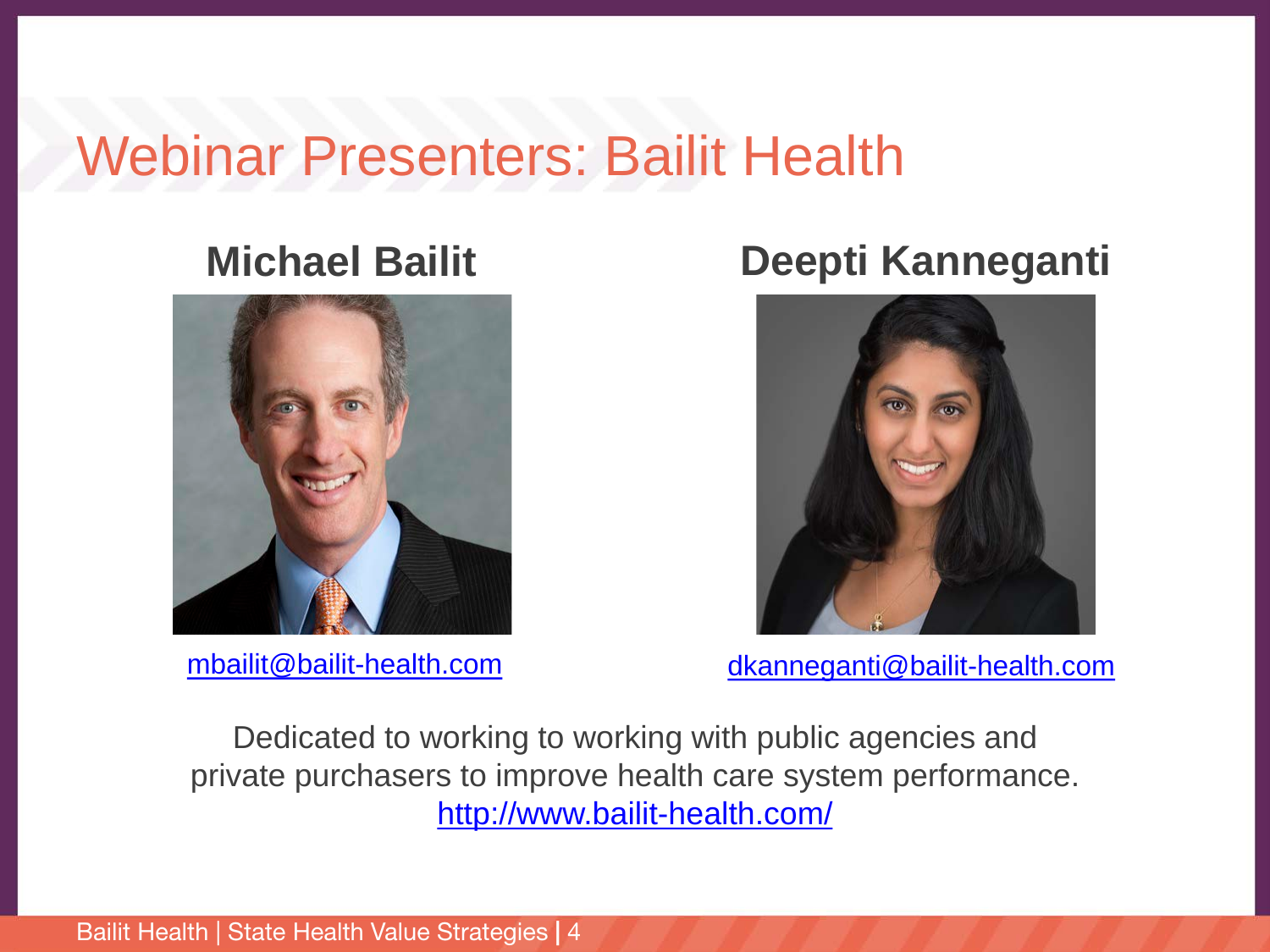### **Logistics**

- This webinar is being recorded.
	- The recording and slides will be available following the webinar.
- Telephone lines will be muted.
- Questions can be submitted electronically at any time.

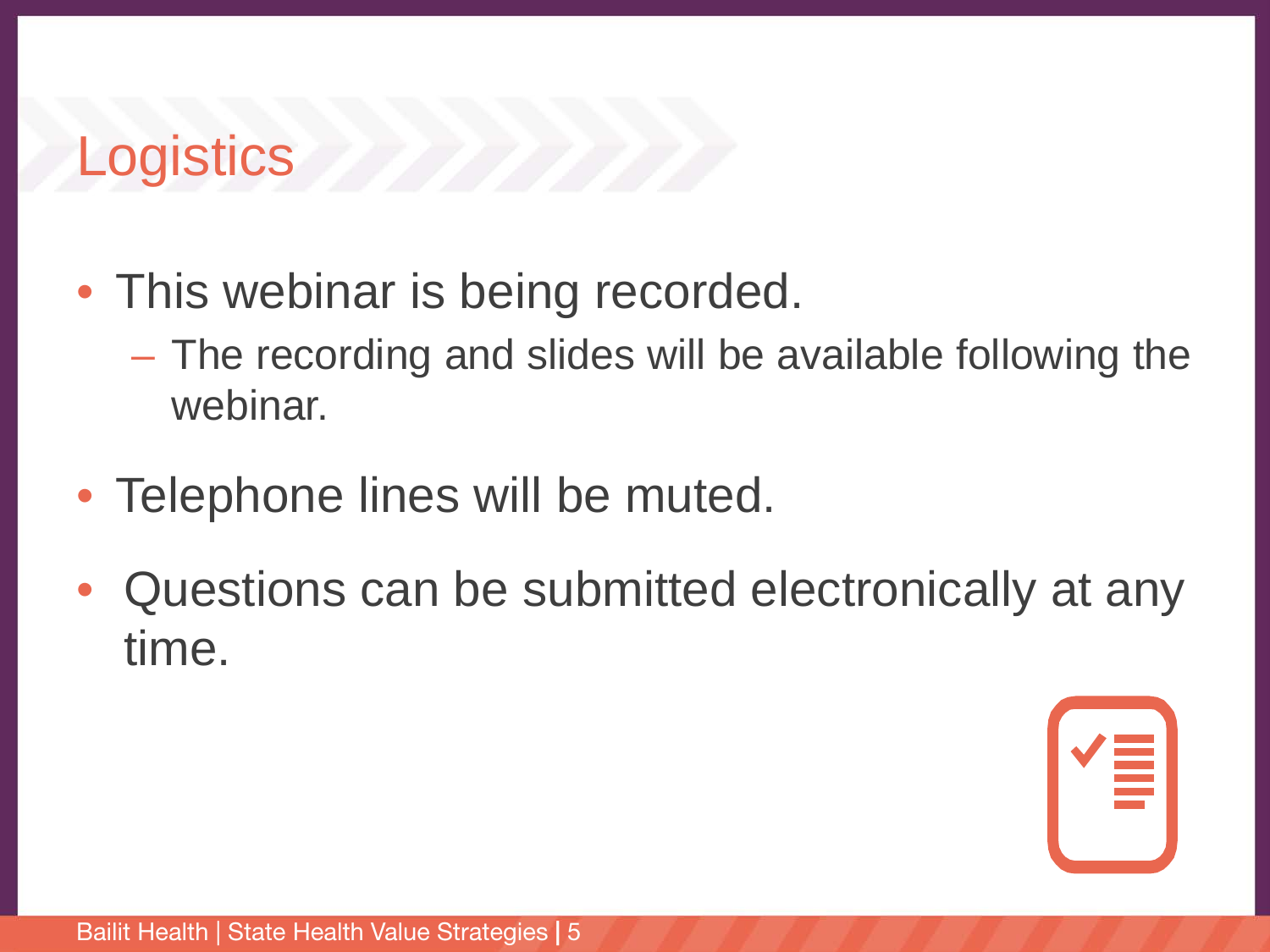#### Asking Questions Electronically

• Right click on the Chat button on the bottom panel in the WebEx program.



• Type your question in the chat box. Select "All Panelists"



The "Q&A" function can also be used in a similar way.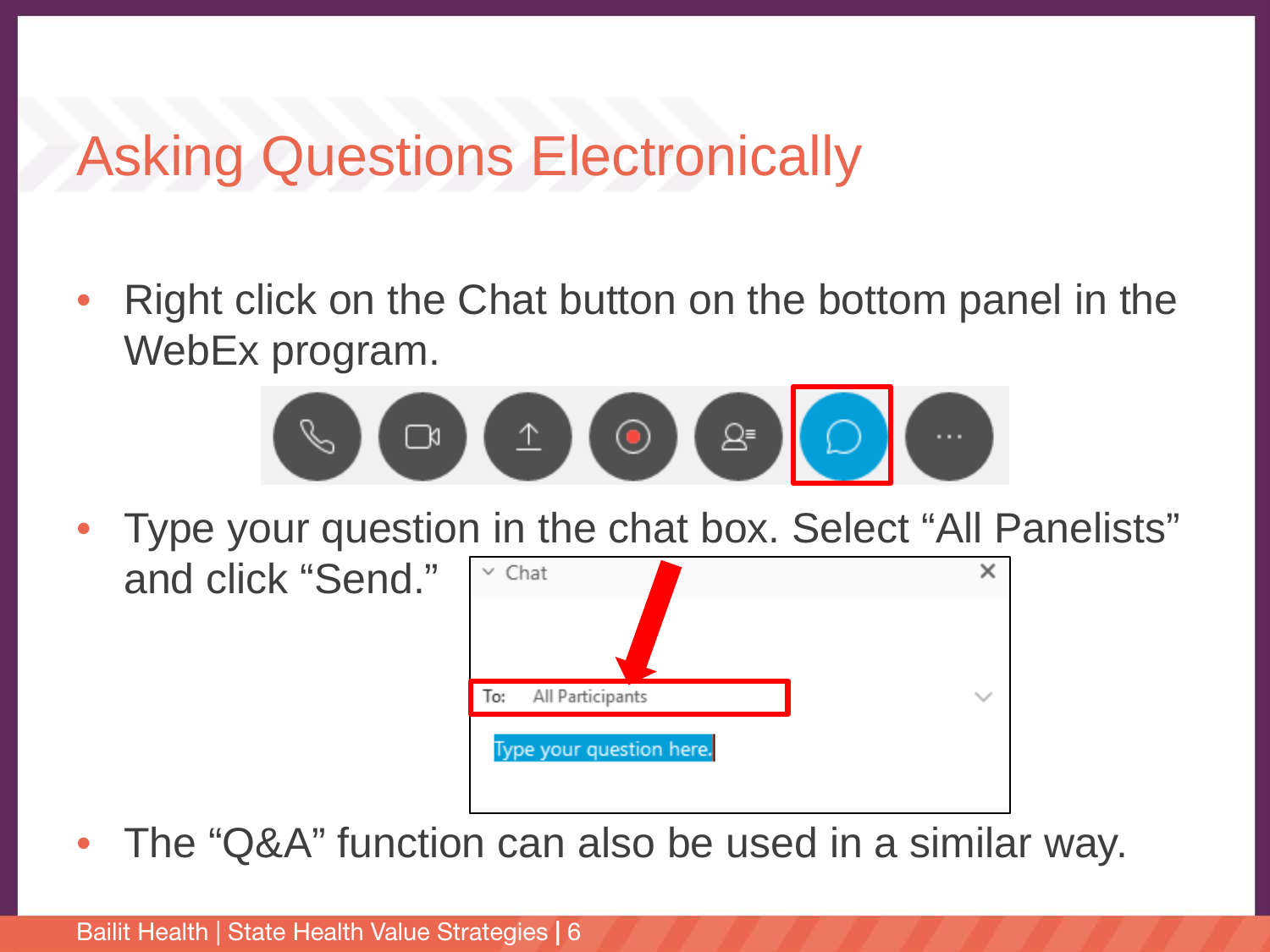#### Presentation Overview

- 1. Overview of Performance Measures and Use in Valuebased Purchasing
- 2. What is Buying Value?
- 3. The Buying Value Measure Selection Tool
- 4. Examples of States That Have Used the Buying Value Measure Selection Tool
- 5. The Buying Value Benchmark Repository!
- 6. State Experiences with the Buying Value Benchmark **Repository**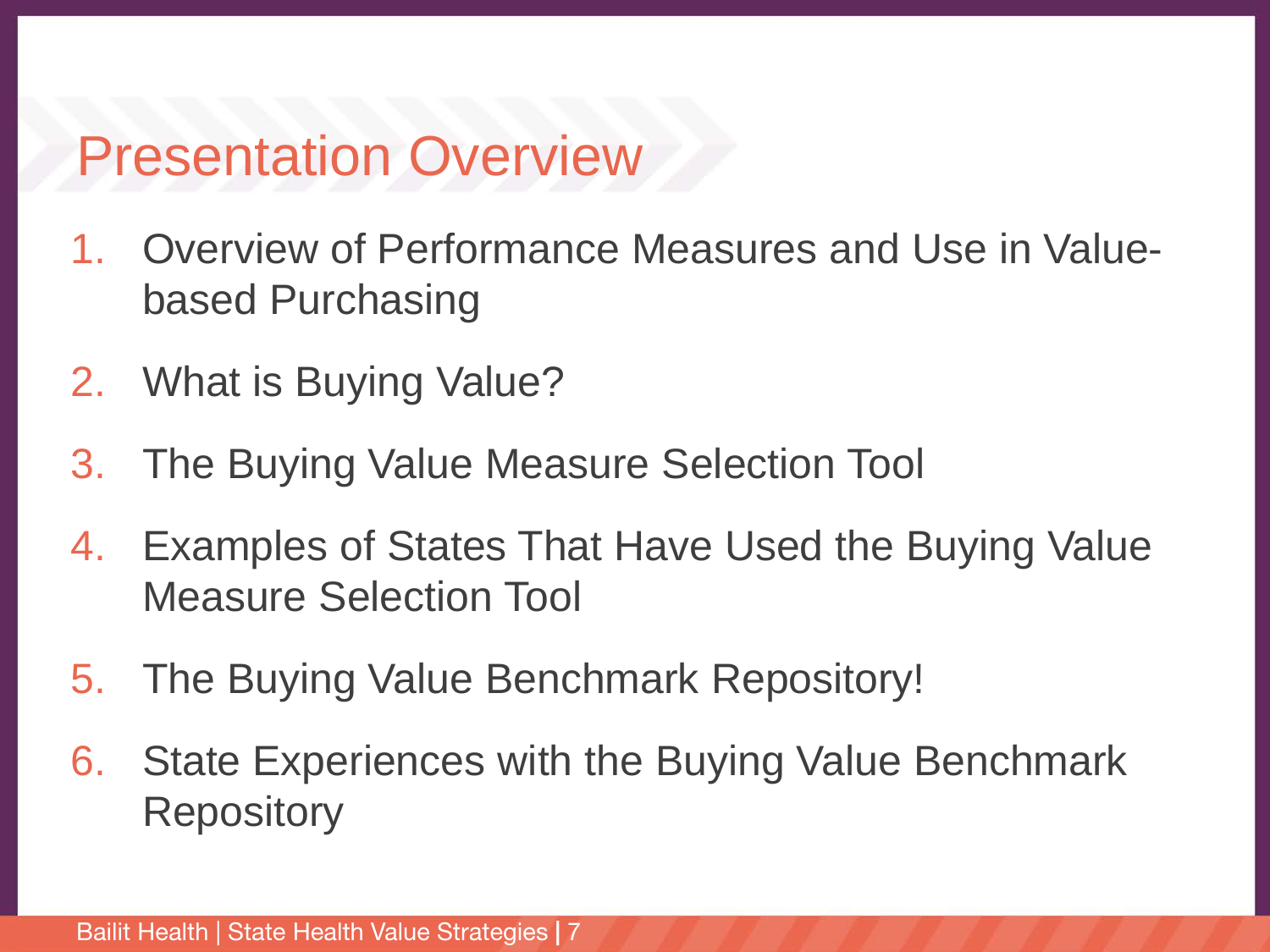# Overview of Performance Measures and Use in Value-based Purchasing

#### **Use in Value-based Purchasing**



- Part of a focused strategy to drive improvement on targeted goals
- Financial incentives and/or penalties can motivate changes in performance

**Lack of Measure Alignment**

alliae

• 2013 study found that 509 of 1,367 measure in use across 48 measure sets were distinct, non-duplicated measures

• Only 20% of the 509 measures were used in 2+ sets

#### **Need to Focus on Alignment**



- Helps to convey statewide priorities
- Providers and plans can better focus on which measures to improve
- Potential to reduce physician burnout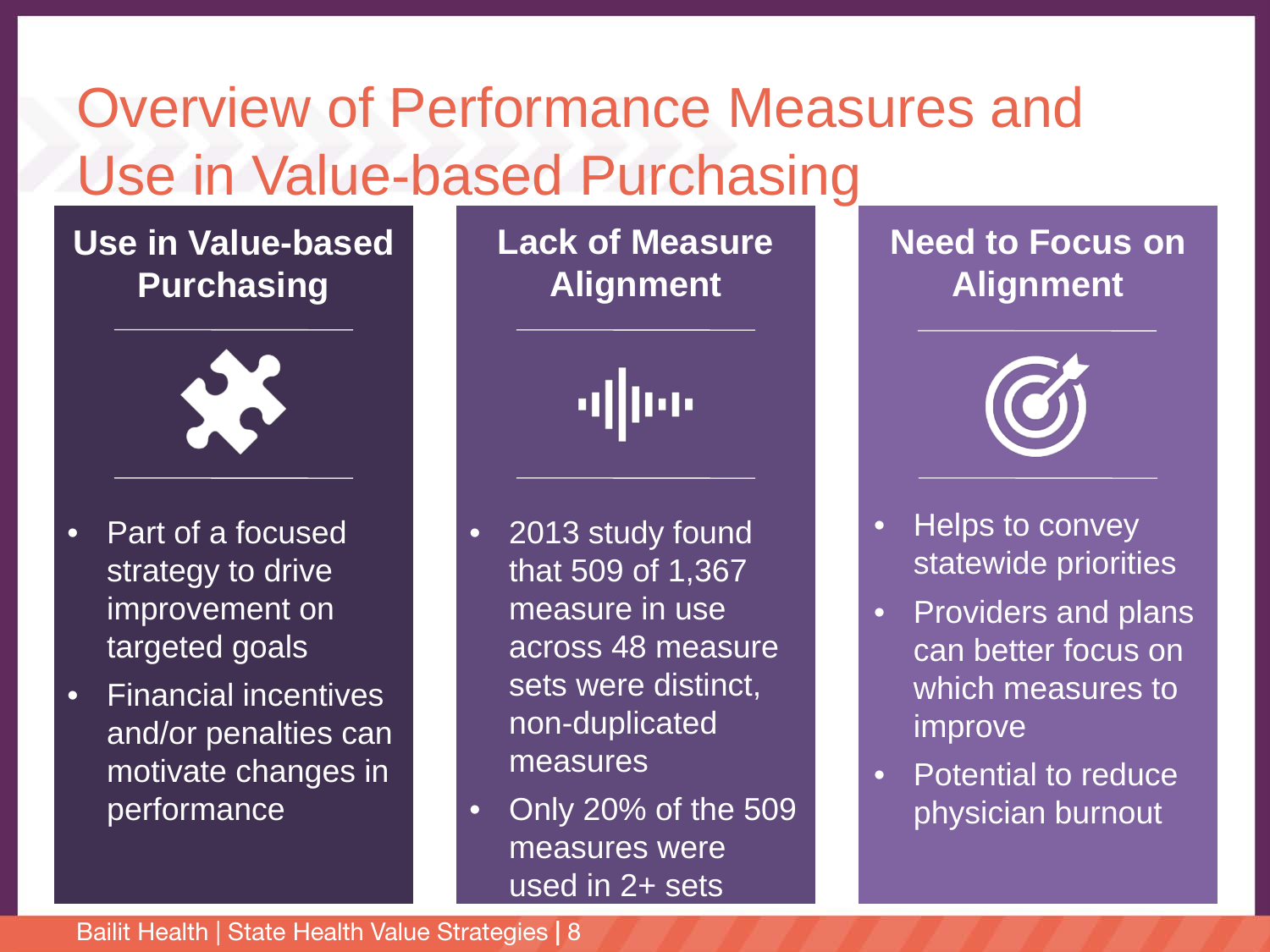### It's Not Just Focusing on Fewer Measures, but on the *Right* Measures

- Reporting on performance measures is burdensome and expensive!
	- Each year, US physician practices in four common specialties spend, on average, **785 hours per physician** and **more than \$15.4 billion** reporting quality measures.
- An emphasis should be placed on not only reporting fewer measures, but also measures that advance the right quality goals.

**Source[: Casalino LP et al. "US Physician Practices Spend](https://www.healthaffairs.org/doi/abs/10.1377/hlthaff.2015.1258)** More Than \$15.4 Billion Annually To Report Quality Measures" *Health Affairs* <sup>2016</sup> 35:3, 401-406 **\$\$\$**

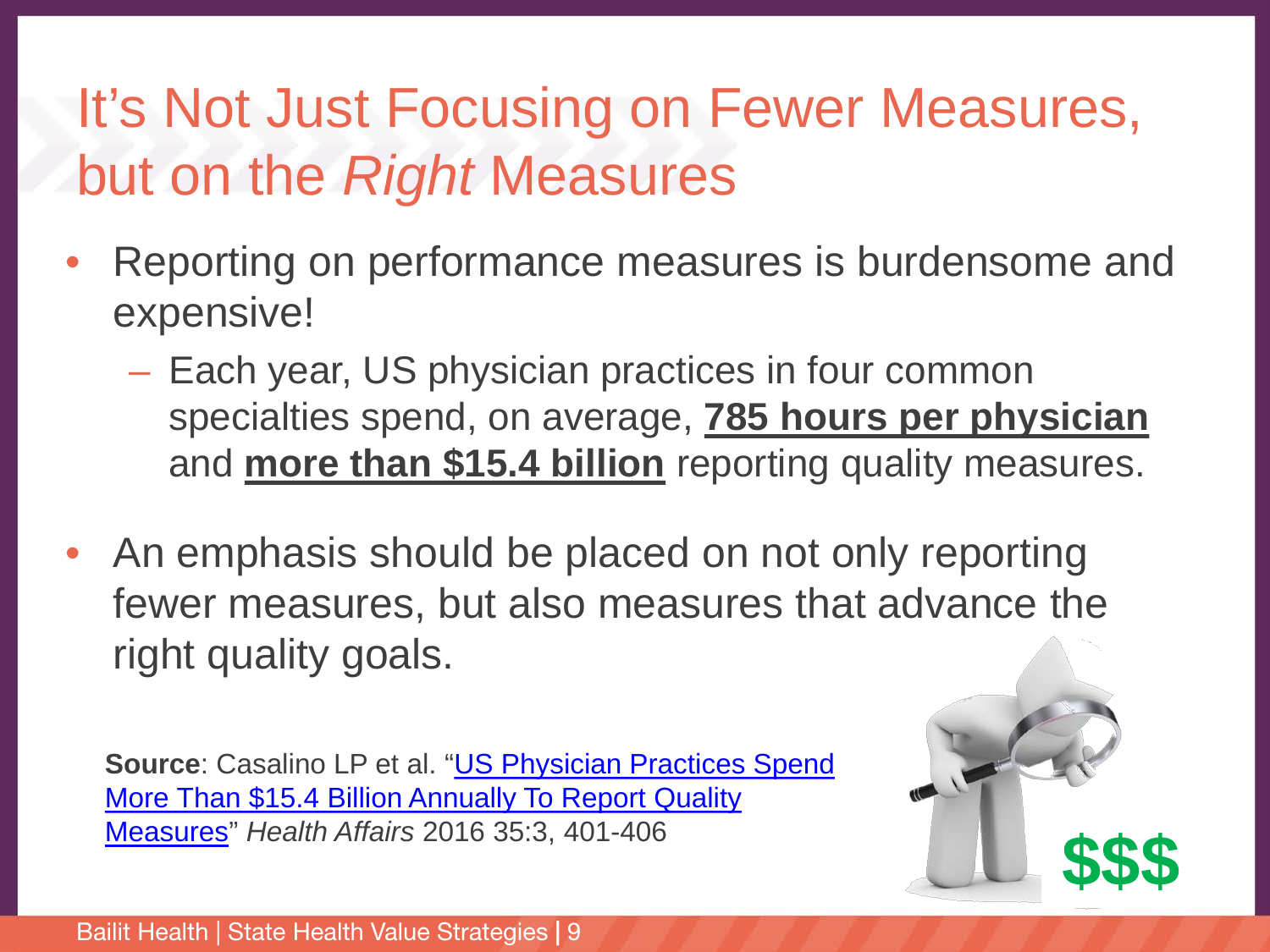### What is Buying Value?

- Suite of publicly available resources for state purchasers to develop aligned measure sets and identify benchmarks for non-HEDIS or modified HEDIS measures
	- 1. Groundbreaking research on the lack of quality measure alignment (2013)
	- 2. The Buying Value Measure Selection Tool (2015)
	- 3. The Buying Value Benchmark Repository (2018)
- Visit: [www.buyingvalue.org](http://www.buyingvalue.org/)



Helping Purchasers Define Aligned Measure Sets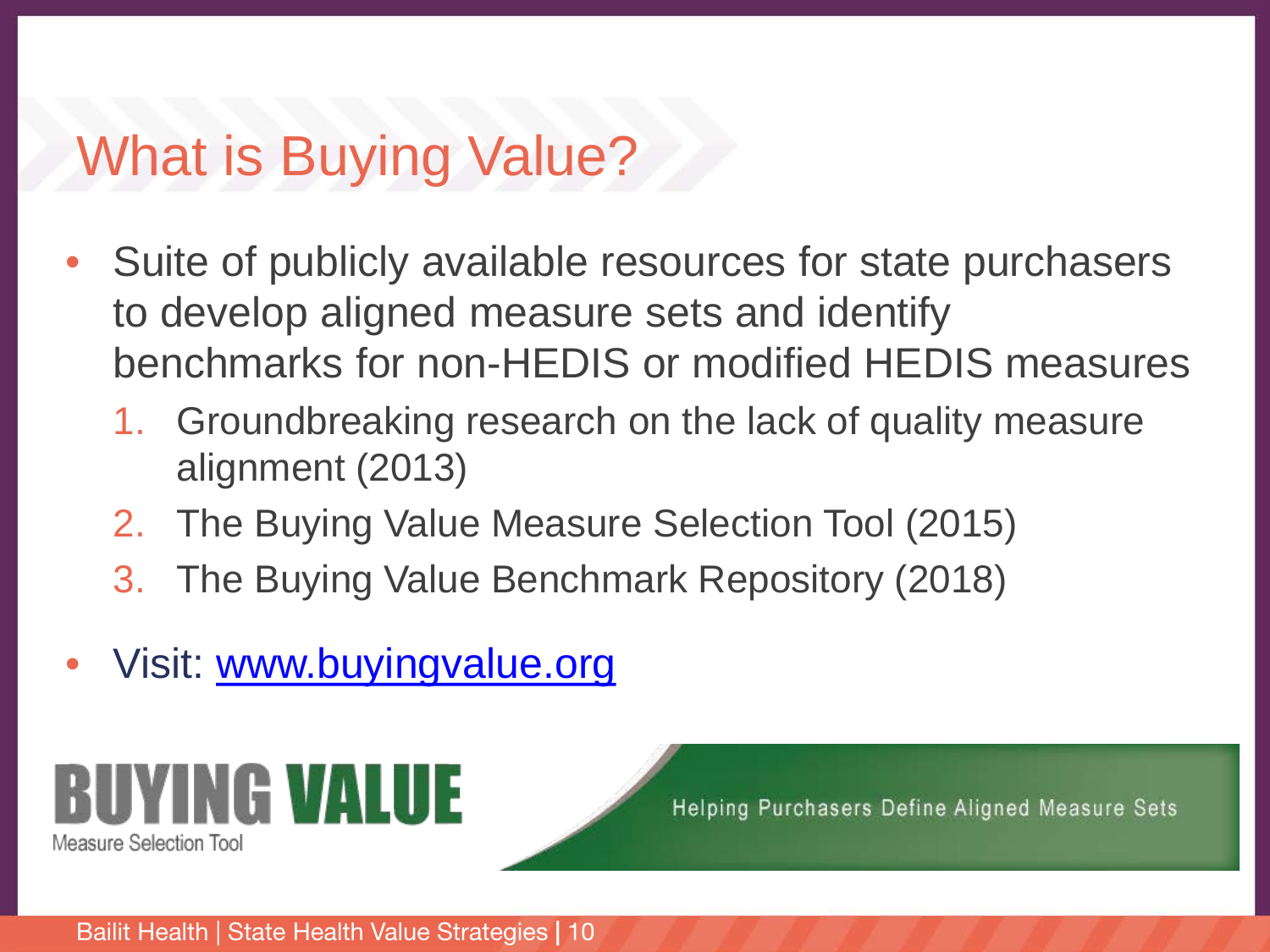#### The Buying Value Measure Selection Tool



Developed in response to **provider complaints** about being increasingly subject to **growing numbers of measures** from payers and regulators



Contains multiple resources, the central one being an **interactive spreadsheet** that enables state agencies, private purchasers, and other stakeholders to **select measures and develop aligned measure sets**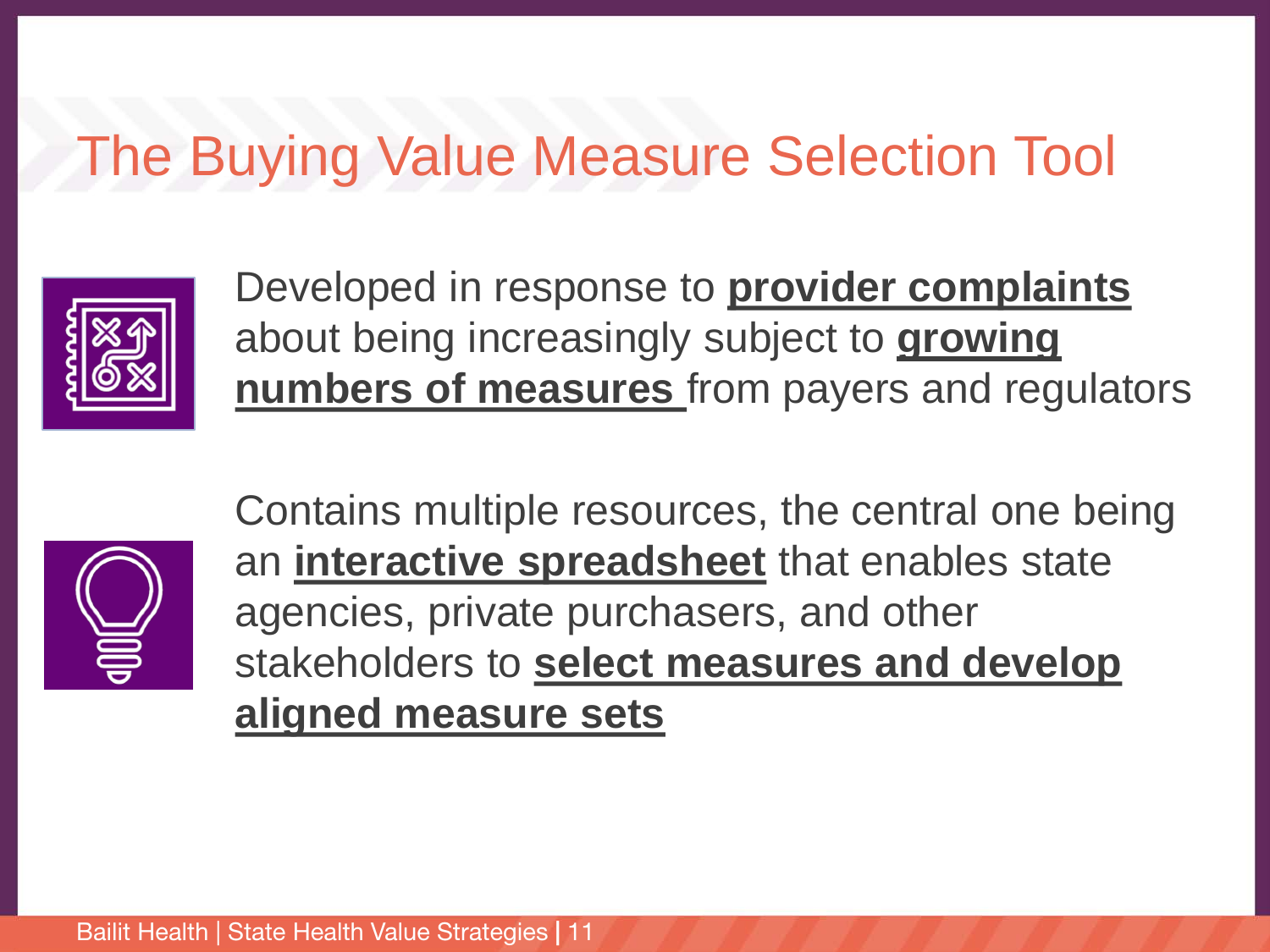

- Nearly **700 measures** that can be filtered by domain, condition, measure type, population and data source
- Crosswalk of measures to **15 federal or national** measure sets and **seven state** measure sets
- Functionality to evaluate measures against **measure selection criteria** and calculate an **alignment score** with measure sets of interest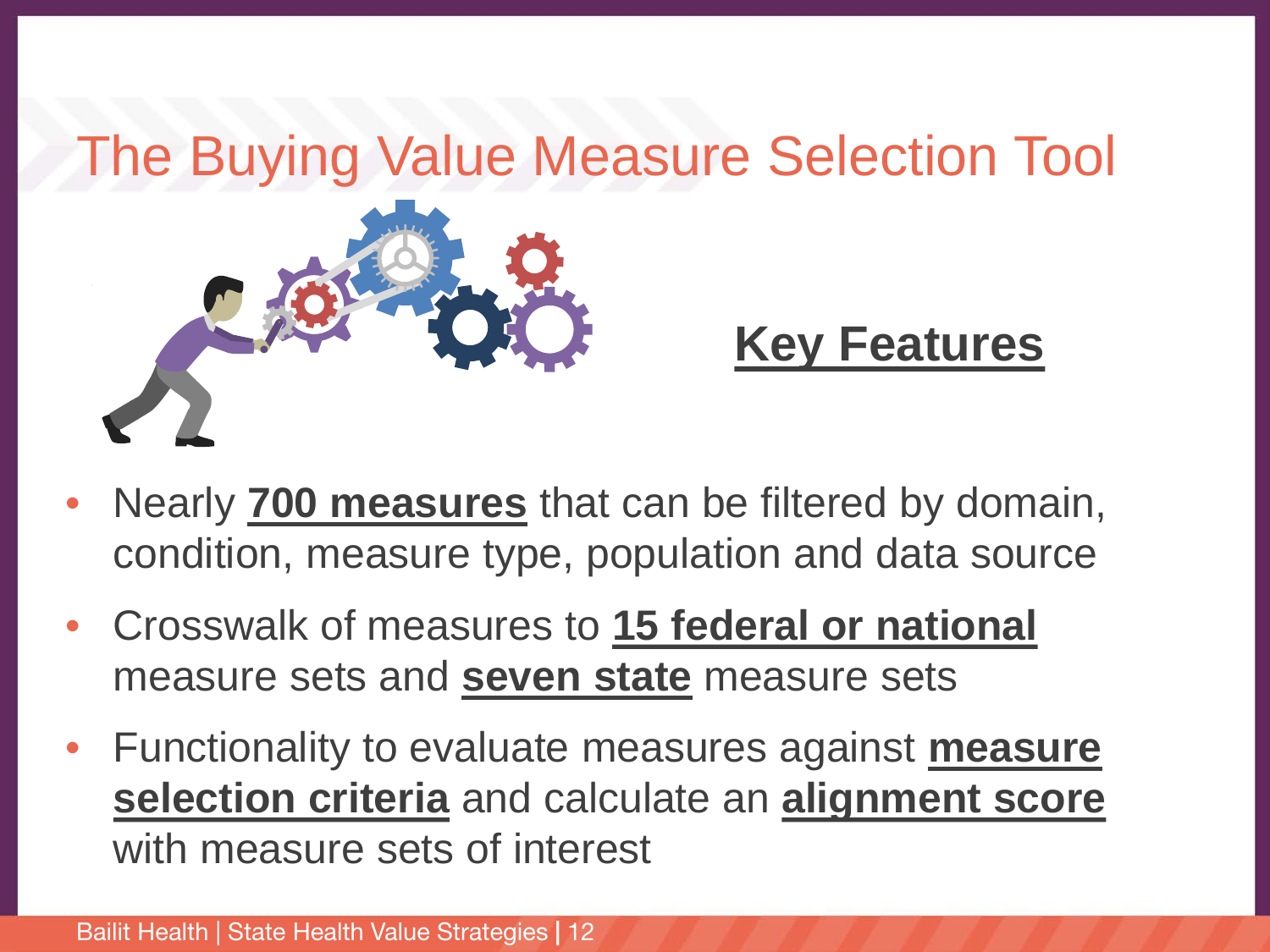# Examples of States That Have Used the Buying Value Measure Selection Tool

| Common set of quality                                                                                               | <b>NUITI-payer, statewide</b>                                                                                                                              |
|---------------------------------------------------------------------------------------------------------------------|------------------------------------------------------------------------------------------------------------------------------------------------------------|
| measures to be                                                                                                      | aligned measure sets for                                                                                                                                   |
| employed in health care                                                                                             | <b>ACOs, hospitals, primary</b>                                                                                                                            |
| OR                                                                                                                  | care, behavioral health,                                                                                                                                   |
| purchasing for                                                                                                      | and maternity care                                                                                                                                         |
| <b>Medicaid and state</b>                                                                                           | required by the Health                                                                                                                                     |
| employee benefit plans                                                                                              | <b>Insurance Commissioner</b>                                                                                                                              |
| Voluntary, statewide,<br>multi-payer measure<br><b>MA</b><br>set for use in global<br>budget-based ACO<br>contracts | Statewide set of<br>access, prevention,<br>acute care and chronic<br>WA<br>care measures to help<br>inform public and<br>primary health care<br>purchasing |

 $\mathbf{M}$  Multi-payer, statewide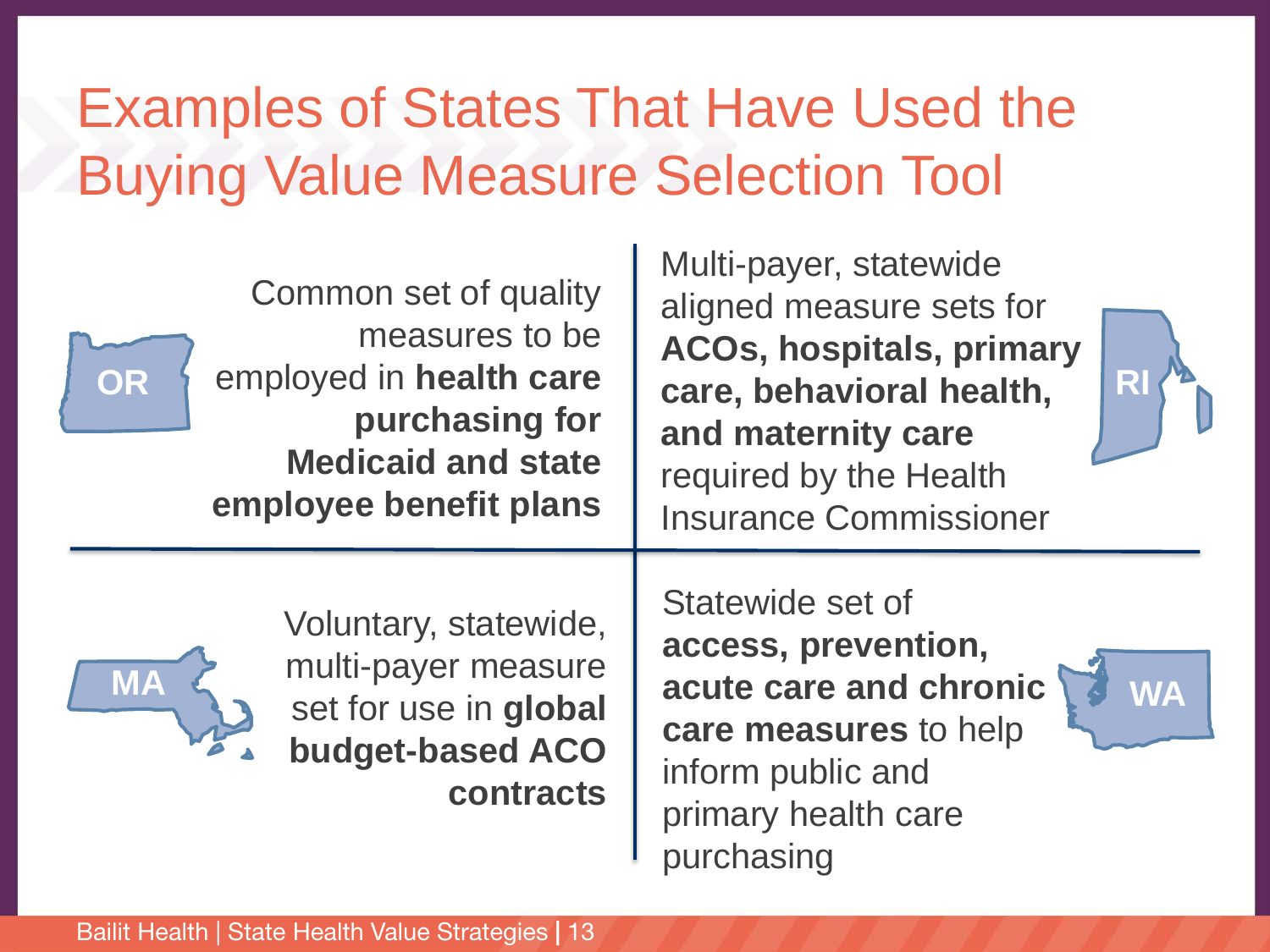#### The Buying Value Measure Selection Tool

|                | File                     | Home                                                               | Insert                   | Draw |                     | Page Layout                                                                        | <b>Formulas</b>               | Data                                             |                                                   | <b>Review</b>                                                                                                                                                                    | View                                                                                                                                                      | <b>ACROBAT</b>                                                        |                                      | $\operatorname{Q}$ Tell me what you want to do |   |
|----------------|--------------------------|--------------------------------------------------------------------|--------------------------|------|---------------------|------------------------------------------------------------------------------------|-------------------------------|--------------------------------------------------|---------------------------------------------------|----------------------------------------------------------------------------------------------------------------------------------------------------------------------------------|-----------------------------------------------------------------------------------------------------------------------------------------------------------|-----------------------------------------------------------------------|--------------------------------------|------------------------------------------------|---|
| L2             |                          | $\overline{\phantom{a}}$                                           |                          | fx   |                     |                                                                                    |                               |                                                  |                                                   |                                                                                                                                                                                  |                                                                                                                                                           |                                                                       |                                      |                                                |   |
|                | ٨                        |                                                                    |                          | B.   |                     | c                                                                                  | D.                            |                                                  | E                                                 |                                                                                                                                                                                  |                                                                                                                                                           |                                                                       |                                      | $\mathbf{J}$                                   | ĸ |
|                | <b>Measure Crosswalk</b> |                                                                    |                          |      |                     |                                                                                    |                               |                                                  |                                                   |                                                                                                                                                                                  |                                                                                                                                                           |                                                                       |                                      |                                                |   |
| $\mathbf{1}$   |                          |                                                                    |                          |      |                     |                                                                                    |                               |                                                  |                                                   |                                                                                                                                                                                  |                                                                                                                                                           |                                                                       |                                      |                                                |   |
| $\overline{2}$ |                          |                                                                    |                          |      |                     |                                                                                    |                               |                                                  |                                                   |                                                                                                                                                                                  |                                                                                                                                                           |                                                                       |                                      |                                                |   |
|                | <b>BV</b><br>Library #   | <b>Measure Name</b>                                                |                          |      | NOF#                | <b>NQF</b><br><b>Endorsement</b><br><b>Status as of</b><br><b>December</b><br>2017 |                               | <b>Steward</b>                                   |                                                   | <b>Description</b>                                                                                                                                                               |                                                                                                                                                           |                                                                       | <b>Domain</b>                        | <b>Condition</b>                               |   |
| 3              | $-t$                     |                                                                    |                          |      | $\overline{\nabla}$ | $\overline{\mathbf{v}}$                                                            |                               | $\overline{\mathbf{v}}$                          | Centers for                                       | $\overline{\phantom{a}}$                                                                                                                                                         |                                                                                                                                                           | Percentage of patients aged 18 years and                              | $\overline{\phantom{a}}$             | $\overline{\mathbf{v}}$                        |   |
| 23             | <b>BV-116</b>            | <b>BMI Screening and Follow-Up</b>                                 |                          |      | 0421                | <b>Endorsed</b>                                                                    |                               | Medicare &<br>Medicaid<br><b>Services</b>        |                                                   | older with a documented BMI during the<br>current encounter or during the previous<br>six months AND when the BMI is outside of                                                  |                                                                                                                                                           |                                                                       | Prevention/Early<br>Detection        | Obesity                                        |   |
| 24             | <b>BV-134</b>            | <b>Exclusive Breast Milk Feeding</b><br>$(PC-05)$                  |                          |      | 0480                | <b>Endorsed</b>                                                                    |                               | The Joint<br>Commission                          |                                                   | PC-05 assesses the number of newborns<br>exclusively fed breast milk during the<br>newborn's entire hospitalization and a<br>second rate, PC-05a which is a subset of            |                                                                                                                                                           |                                                                       | Hospital                             | Pregnancy                                      |   |
| 25             | <b>BV-14</b>             | <b>Tobacco Use: Screening and</b><br><b>Cessation Intervention</b> |                          |      | 0028                | <b>Endorsed</b>                                                                    |                               | AMA-PCPI<br>(American<br>Medical<br>Association- |                                                   | Percentage of patients aged 18 years and<br>older who were screened for tobacco use<br>one or more times within 24 months AND<br>who received cessation counseling               |                                                                                                                                                           |                                                                       | Prevention/Early<br><b>Detection</b> | Respiratory                                    |   |
| 26             | <b>BV-157</b>            | <b>Comprehensive Diabetes Care:</b><br>HbA1c Control (<8.0%)       |                          |      |                     | 0575                                                                               | <b>Endorsed</b>               |                                                  | National<br>Committee for<br>Quality<br>Assurance |                                                                                                                                                                                  | Percentage of members 18 - 75 years of<br>age with diabetes (type 1 and type 2)<br>whose most recent HbA1c level is <8.0%<br>during the measurement year. |                                                                       | <b>Chronic Illness</b><br>Care       | <b>Diabetes</b>                                |   |
| 27             | <b>BV-187</b>            | Developmental Screening in the<br><b>First Three Years of Life</b> |                          |      | 1448                | <b>No Longer</b><br><b>Endorsed</b>                                                |                               | Oregon Health<br>& Science<br>University         |                                                   | Percentage of children screened for risk of<br>developmental, behavioral and social<br>delays using a standardized screening tool<br>in the first three years of life. This is a |                                                                                                                                                           | Prevention/Early<br>Detection                                         | <b>NA</b>                            |                                                |   |
|                |                          |                                                                    | <b>Instruction Sheet</b> |      |                     |                                                                                    | <b>Measure Selection Tool</b> |                                                  | Mational<br><b>Summary Sheet</b>                  |                                                                                                                                                                                  |                                                                                                                                                           | December of children case 2 to 2 that had<br><b>Measure Crosswalk</b> | $^{(+)}$<br>                         | $\overline{4}$                                 |   |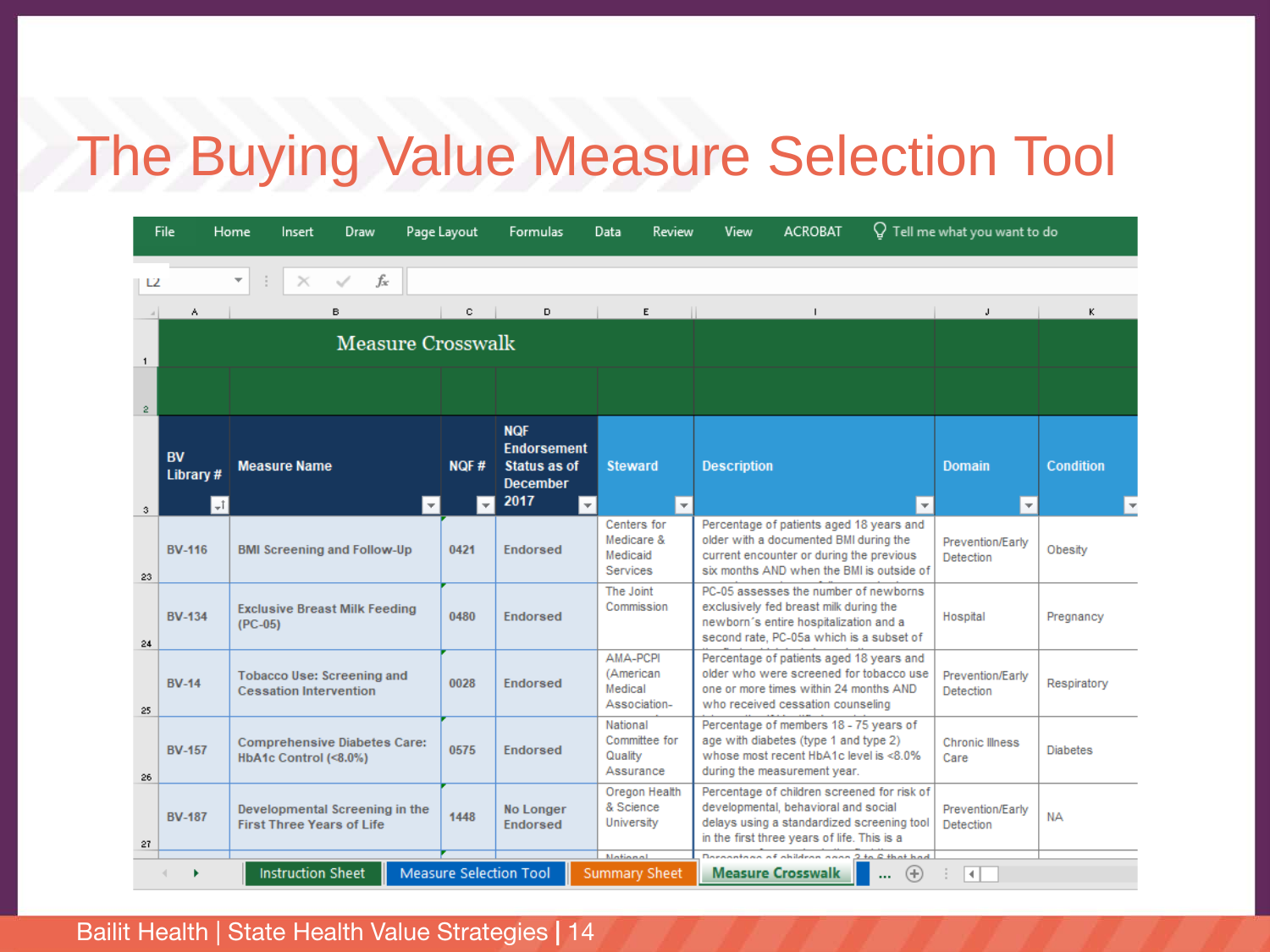#### The Buying Value Benchmark Repository



States have had difficulty implementing non-HEDIS and modified HEDIS measures into valuebased arrangements due to the **lack of national benchmarks** against which to assess performance



We have developed a **spreadsheet repository** with state and regional health improvement collaborative **performance on non-HEDIS and modified HEDIS measures**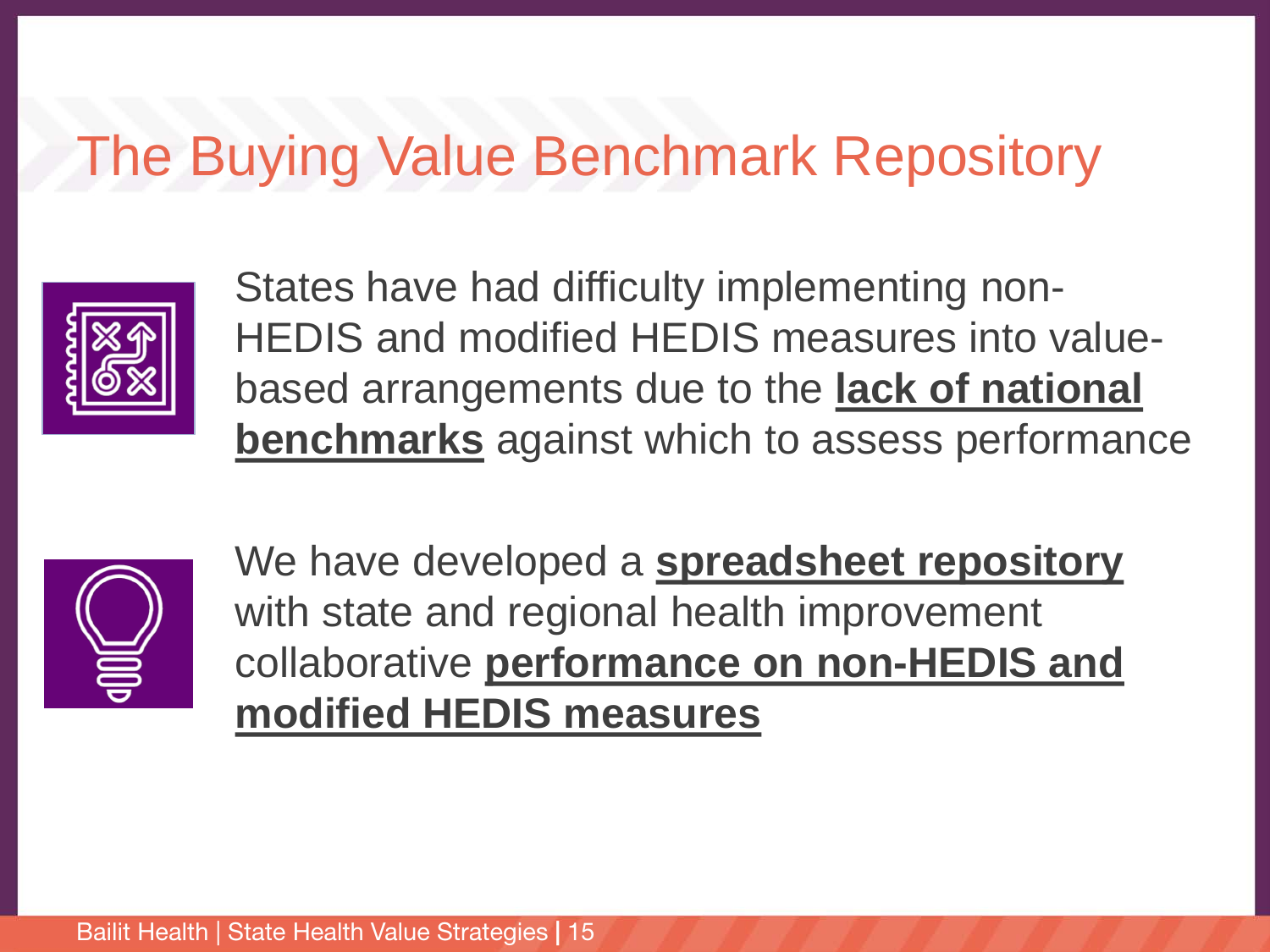# The Buying Value Benchmark Repository



#### **Key Features**

- Information on **measures in use by other states and performance data** (if available), including:
	- Homegrown measures,
	- Non-HEDIS measures that are *not* homegrown and for which benchmark data are not available, and
	- Modified HEDIS measures.
- **Online forum** to engage with states on how measures are developed and implemented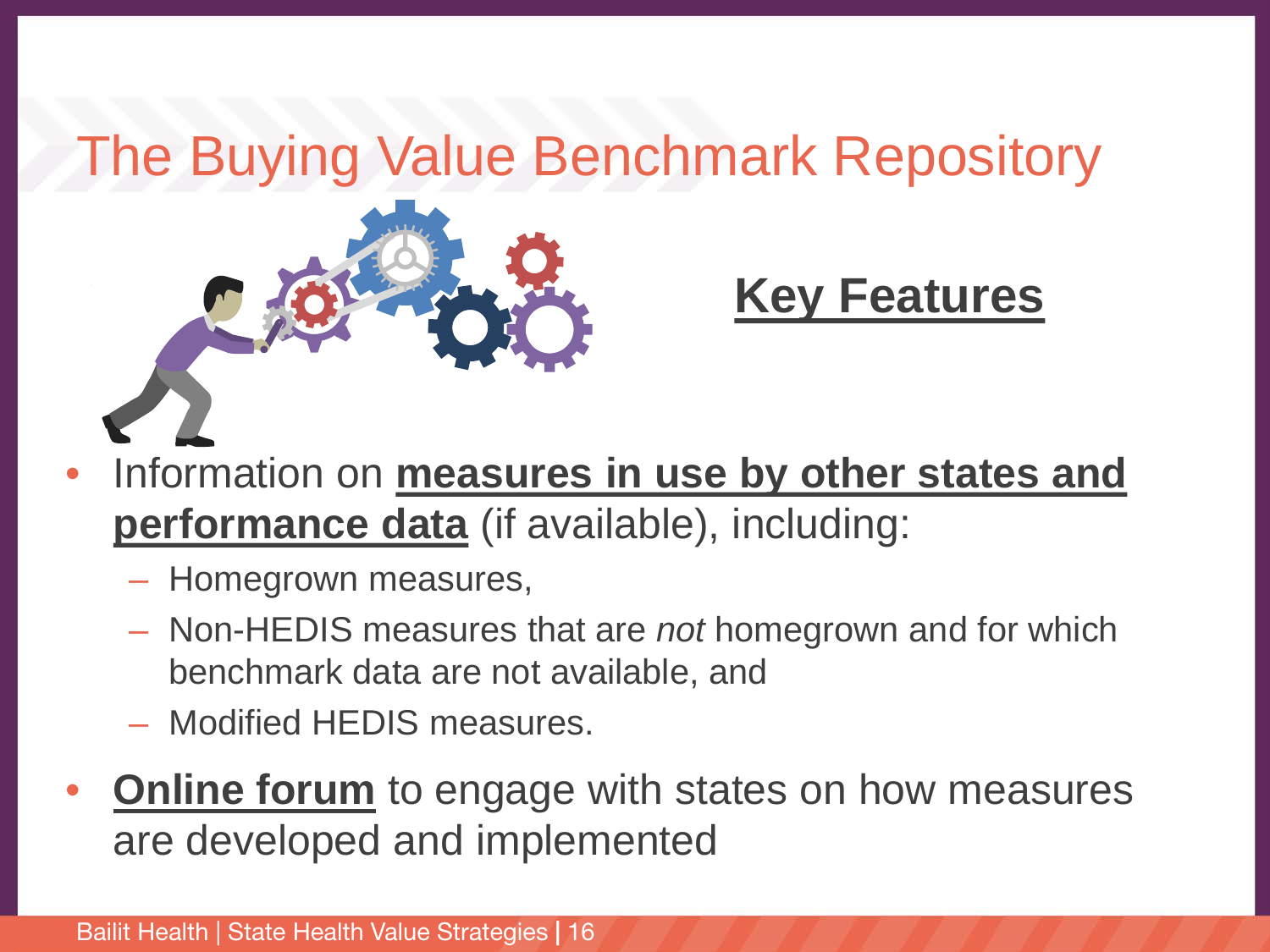#### The Buying Value Benchmark Repository

| File                                                          |    | Home<br>Insert                                                      | <b>Draw</b><br>Page Layout                                           | <b>Formulas</b>             | Data<br>Review               | $\operatorname{Q}$ Tell me what you want to do<br><b>ACROBAT</b><br>View                                                                               |                                | In Share                                                                |  |  |  |
|---------------------------------------------------------------|----|---------------------------------------------------------------------|----------------------------------------------------------------------|-----------------------------|------------------------------|--------------------------------------------------------------------------------------------------------------------------------------------------------|--------------------------------|-------------------------------------------------------------------------|--|--|--|
| $H_{\perp}$                                                   |    | $\overline{\mathbf{v}}$                                             | fx                                                                   |                             |                              |                                                                                                                                                        |                                |                                                                         |  |  |  |
|                                                               |    | B                                                                   | c                                                                    | D                           | E                            | F                                                                                                                                                      | G                              | н                                                                       |  |  |  |
| <b>Buying Value Benchmark Repository - High-Level Summary</b> |    |                                                                     |                                                                      |                             |                              |                                                                                                                                                        |                                |                                                                         |  |  |  |
| 2                                                             |    |                                                                     |                                                                      |                             |                              |                                                                                                                                                        |                                |                                                                         |  |  |  |
| 3                                                             |    | <b>Submitting</b><br>Organization                                   | <b>Measure Name</b><br>$\mathbf{v}$                                  | <b>NQF</b><br><b>Number</b> | <b>Condition</b><br>$+1$     | <b>Deviations from Measure Steward</b><br>$\mathbf{v}$                                                                                                 | <b>Coverage Type</b><br>$\sim$ | <b>Performance Level</b><br><b>Reported to the</b><br><b>Repository</b> |  |  |  |
| 4                                                             | 16 | <b>Oregon Health</b><br><b>Authority Health</b><br><b>Analytics</b> | <b>Controlling High Blood</b><br><b>Pressure</b>                     | 0018<br>Cardiovascular      |                              | Measure does deviate from the<br>steward (eCQM specs call for all-<br>payer data; OHA prefers, but does<br>not require, filtering to Medicaid<br>only) | Medicaid,                      | <b>State</b>                                                            |  |  |  |
| 5                                                             | 14 | <b>MassHealth</b><br><b>Office of Clinical</b><br><b>Affairs</b>    | <b>Oral Health Evaluation</b>                                        | 2517                        | Dental                       | No deviations from the measure<br>steward (2018)                                                                                                       | Medicaid,                      | <b>TBD</b>                                                              |  |  |  |
| 6                                                             | 19 | <b>Oregon Health</b><br><b>Authority Health</b><br><b>Analytics</b> | <b>Dental Sealants on</b><br><b>Permanent Molars for</b><br>Children | 2508                        | Dental                       | Measure does deviate from the<br>steward (Oregon combines Dental<br>Sealant measures for age 6-9 (NQF-<br>2508) and age 10-14 (NQF-2509)               | Medicaid,                      | <b>State</b>                                                            |  |  |  |
| $\overline{7}$                                                | 28 | <b>Oregon Health</b><br><b>Authority Health</b><br><b>Analytics</b> | Comprehensive<br><b>Diabetes Care: HbA1c</b><br><b>Poor Control</b>  | 0059                        | <b>Diabetes</b>              | Measure does deviate from the<br>steward (eCQM specs call for all-<br>payer data; OHA prefers, but<br>doesn't require, Medicaid only                   | Medicaid,                      | State                                                                   |  |  |  |
| 8                                                             | 17 | <b>Oregon Health</b><br><b>Authority Health</b><br><b>Analytics</b> | Childhood<br><b>Immunization Status -</b><br>Combo 2                 | 0038                        | Infectious<br><b>Disease</b> | Measure does deviate from the<br>steward (Oregon uses additional<br>CVX codes that are invalid but still<br>in use, omits the rule not to count        | Medicaid,                      | <b>State</b>                                                            |  |  |  |
|                                                               |    | <b>Instruction Sheet</b>                                            | <b>High-Level Summary</b>                                            |                             | <b>Detailed Responses</b>    | $^{\circledR}$<br>$\overline{4}$<br>÷.                                                                                                                 |                                |                                                                         |  |  |  |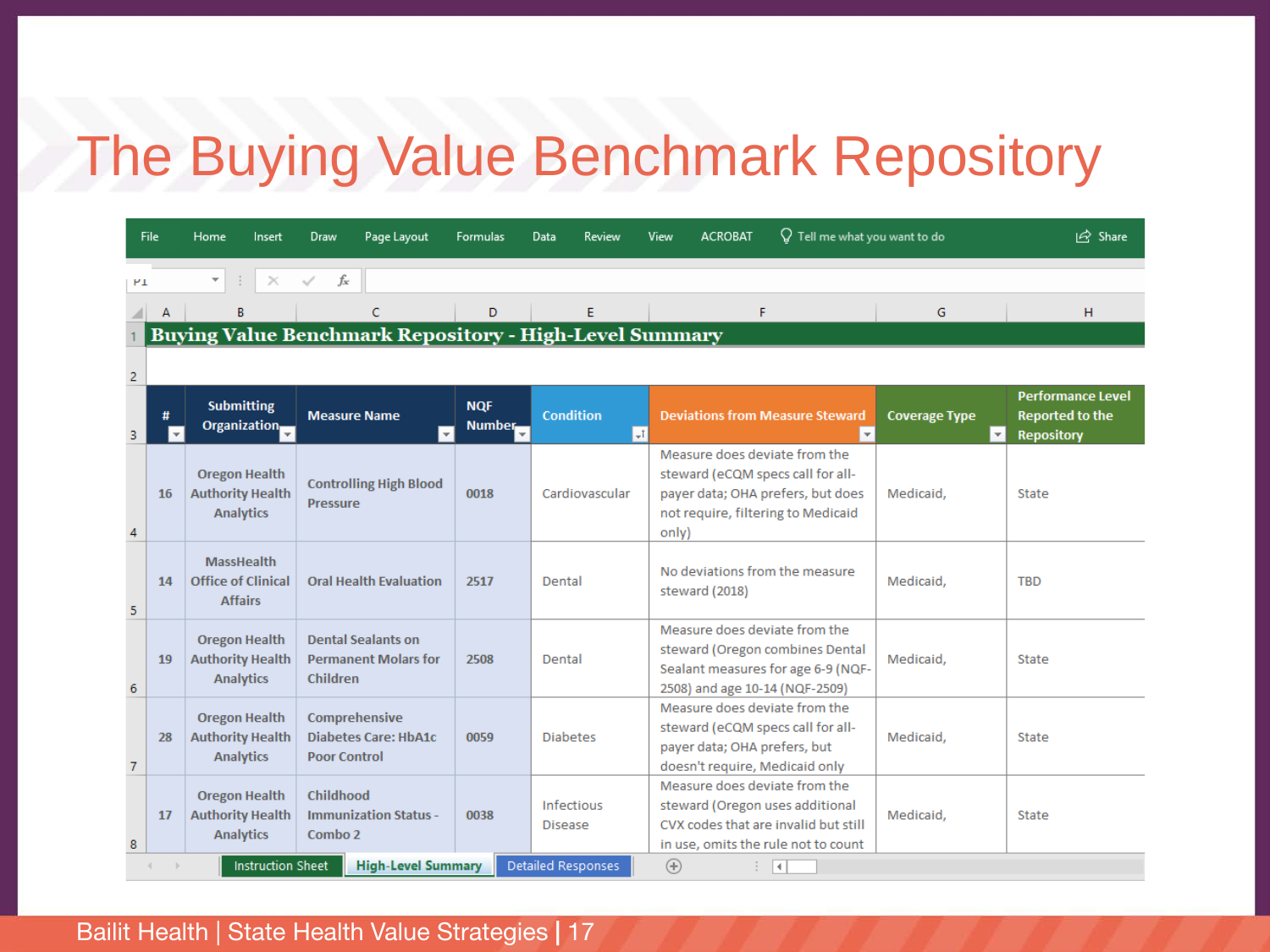### State Experiences with the Buying Value Benchmark Repository

• **Jon Collins, Director, Health Analytics** Oregon Health Authority